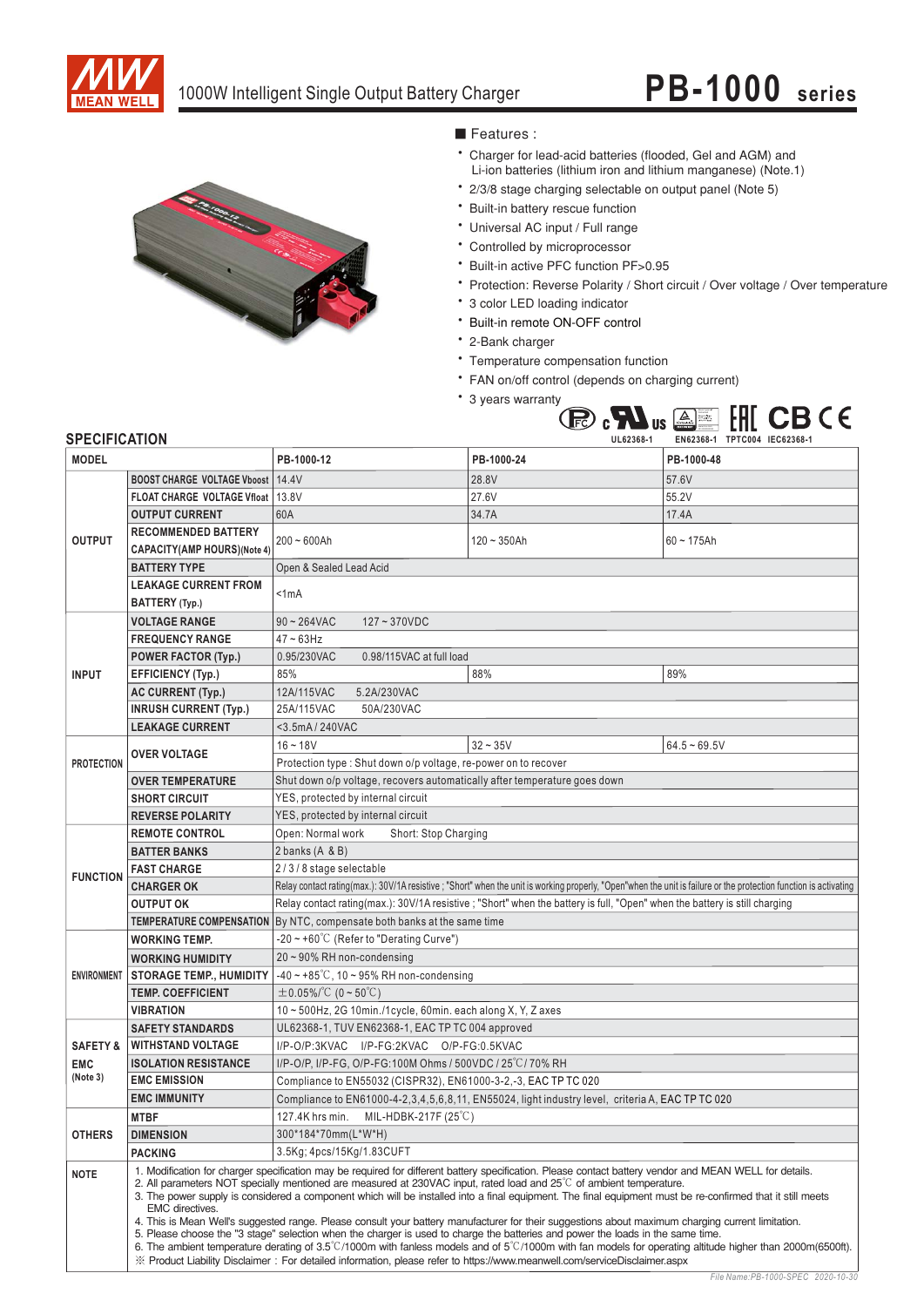

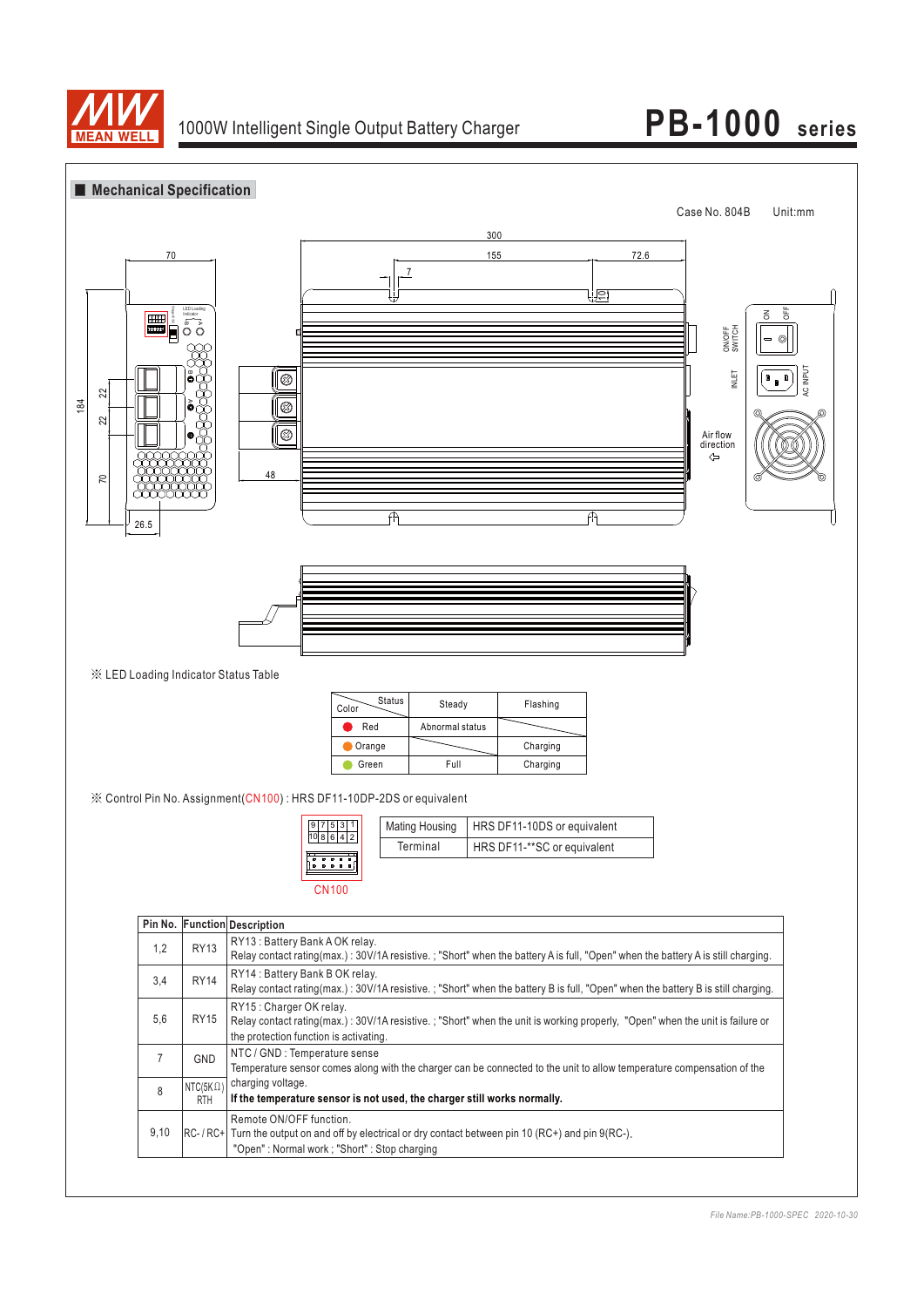

## **PB-1000 series**

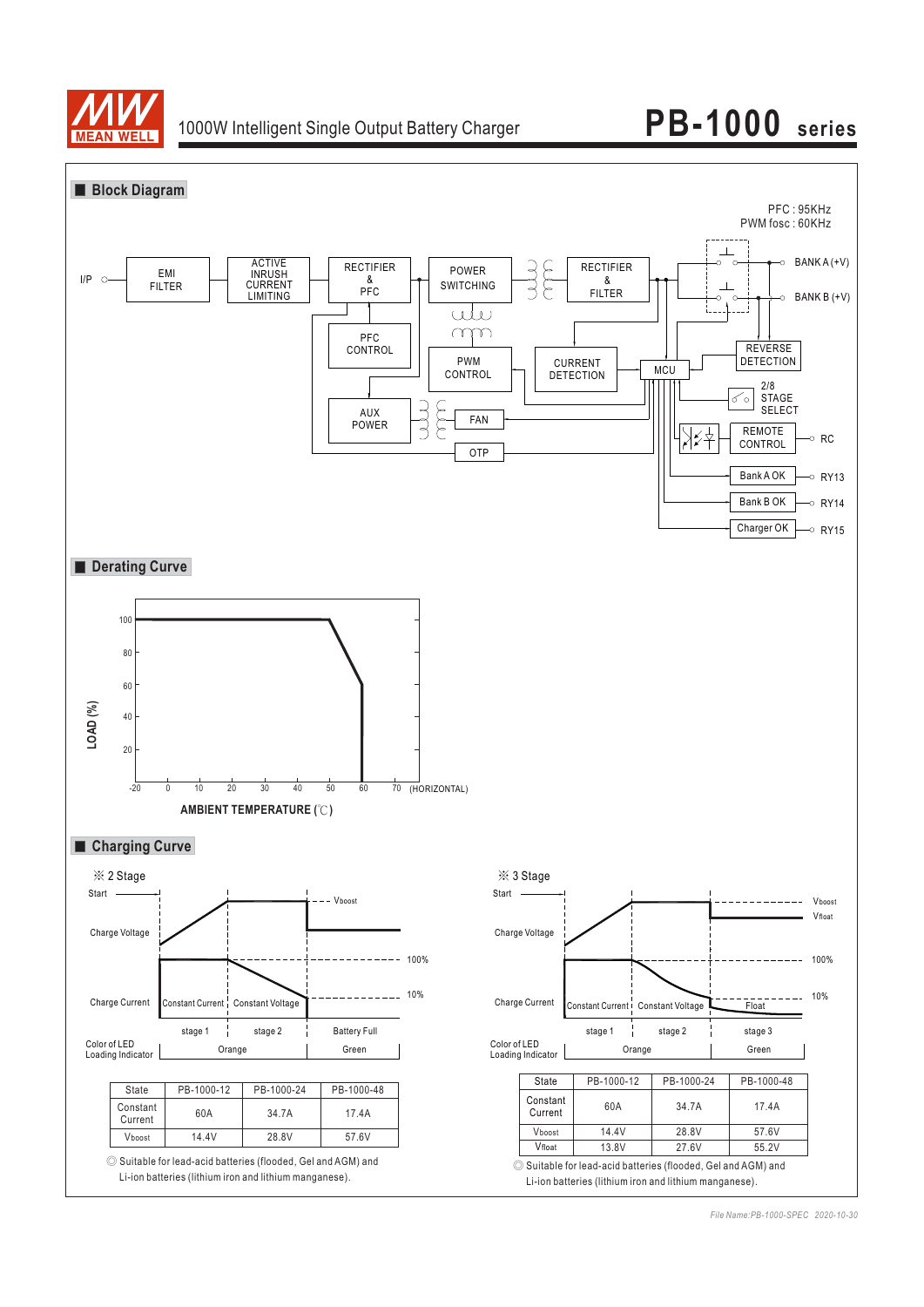

## 1000W Intelligent Single Output Battery Charger **PB-1000 series**



◎ Suitable for lead-acid batteries (flooded, Gel and AGM).

◎ "stage 1"(Pulse) and "stage 2"(Soft Start) provide battery rescue function.

### **2,3, or 8 Stage Charging Select**

(1)The charger features user selectable 2,3, or 8 stage charging. The charging profile is selected by moving the slide switch on the back panel.

| Switch | Charging mode    |
|--------|------------------|
| Right  | 2 stage charging |
| Middle | 3 stage charging |
| .eft   | 8 stage charging |

(2)Please choose the "3 stage" selection when the charger is used to charge the batteries and power the loads in the same time.



### **Function Manual**

**1.Remote Control**

The charger can be turned ON/OFF by using the "Remote Control" function.

| Between RC+(pin10) and RC-(pin9) | Charger |
|----------------------------------|---------|
| SW Open                          | ΩN      |
| SW Short                         | OFF     |

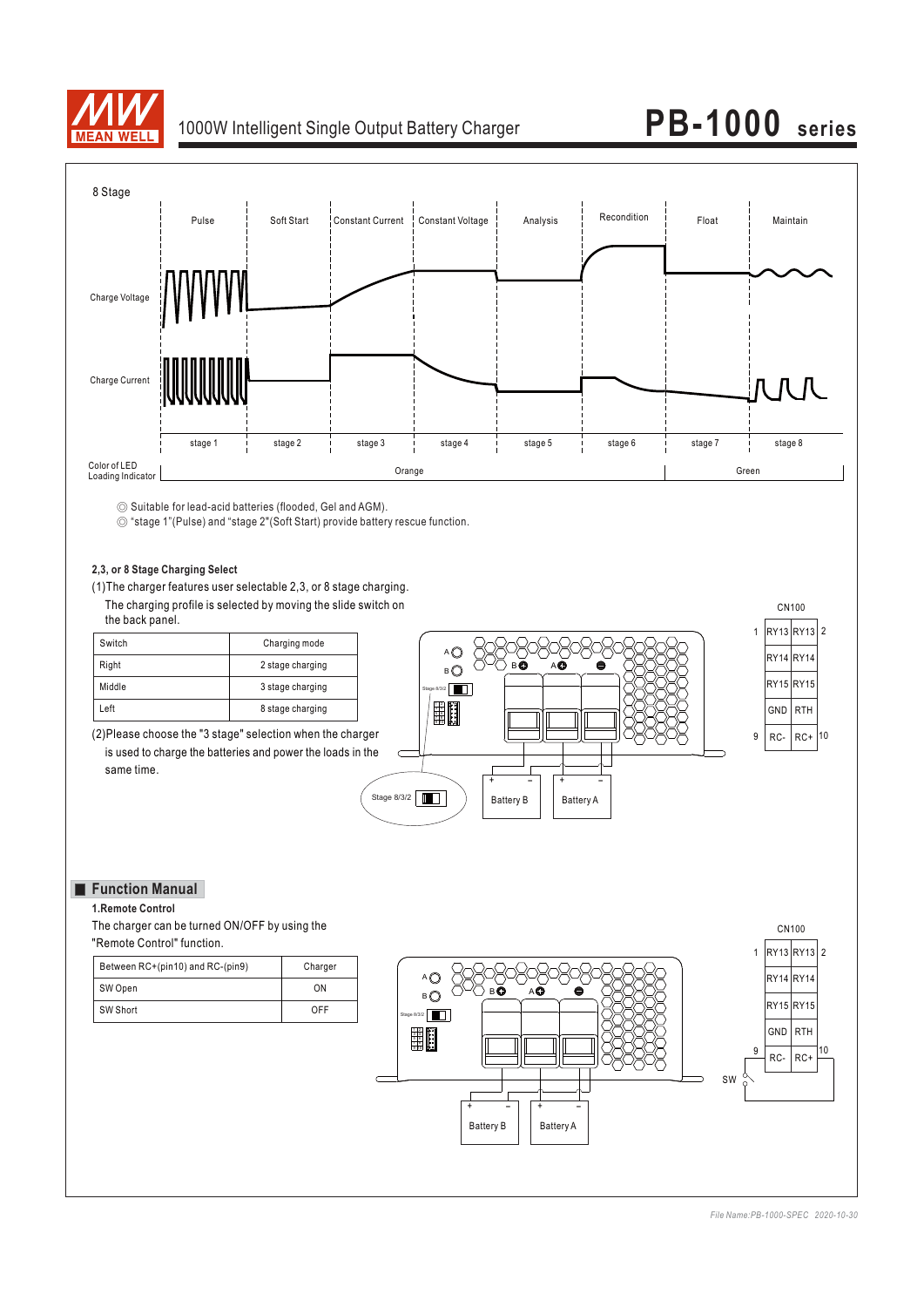

## **PB-1000 series**

### **2.Two Battery Banks (2/8 stage only)**

The charger may be hooked up two battery banks (A and/or B). Connect the battery bank(s) as below. If you are connecting 2 battery banks in the same time, keep in mind that they must share a common ground.

NOTE: The charger will charge bank A first then bank B if both channels are connected.







#### **3.Charger OK Relay(RY15)**

| Charger                                             | Between pin5 and pin6(RY15) |
|-----------------------------------------------------|-----------------------------|
| Normal work                                         | ON (Short)                  |
| Failure or the protection<br>function is activating | OFF (Open)                  |





1.Bank A OK (RY13)

| Bank A                | Between pin1 and pin2(RY13) | Color of LED A |
|-----------------------|-----------------------------|----------------|
| <b>Battery A Full</b> | ON (Short)                  | Green          |
| Charging              | OFF (Open)                  | Orange         |

2.Bank B OK (RY14)

| Between pin3 and pin4(RY14) Color of LED B<br>Bank B |            |        |
|------------------------------------------------------|------------|--------|
| <b>Battery B Full</b>                                | ON (Short) | Green  |
| Charging                                             | OFF (Open) | Orange |



 $10$